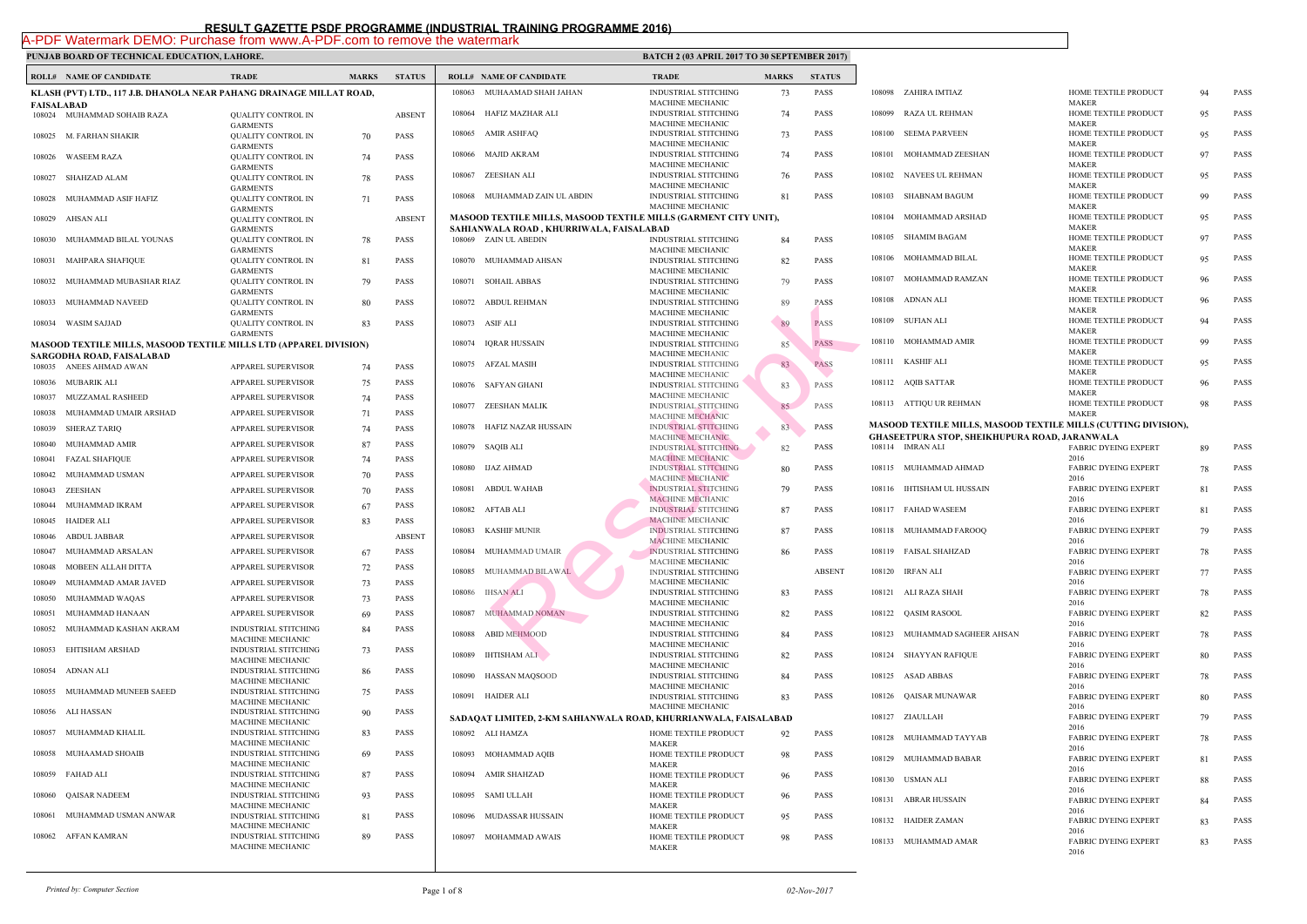|        | <b>ROLL# NAME OF CANDIDATE</b>                                        | <b>TRADE</b>                           | <b>MARKS</b> | <b>STATUS</b> |                  | <b>ROLL# NAME OF CANDIDATE</b>                    | TRAD             |
|--------|-----------------------------------------------------------------------|----------------------------------------|--------------|---------------|------------------|---------------------------------------------------|------------------|
|        | 108134 ARSLAN AYUB                                                    | <b>FABRIC DYEING EXPERT</b>            | 81           | <b>PASS</b>   | 108174           | MUHAMMAD TAHIR                                    | CAD/C            |
|        |                                                                       | 2016                                   |              |               |                  | 108175 ABDUL SALAM                                | CAD/C            |
|        | 108135 MUHAMMAD BILAL                                                 | <b>FABRIC DYEING EXPERT</b><br>2016    | 88           | PASS          |                  | 108176 AMANAT ULLAH                               | CAD/C            |
|        | 108136 MUHAMMAD ASAD MUBARAK                                          | <b>FABRIC DYEING EXPERT</b><br>2016    | 82           | PASS          | 108177           | UMAR MUMTAZ                                       | CAD/C            |
| 108137 | MUHAMMAD FARHAN SHOUKAT                                               | <b>FABRIC DYEING EXPERT</b>            | 81           | PASS          | 108178           | SUFYAN HASHMI                                     | CAD/C            |
| 108138 | MUHAMMAD NADEEM YASEEN                                                | 2016<br><b>FABRIC DYEING EXPERT</b>    | 88           | <b>PASS</b>   | 108179           | HUSNAIN ARSHAD                                    | CAD/C            |
|        |                                                                       | 2016                                   |              |               | 108180           | ASGHAR ALI                                        | CAD/C            |
| 108139 | MAZHAR MOHEY UL DIN                                                   | <b>FABRIC DYEING EXPERT</b><br>2016    | 78           | PASS          | 108181           | TAJAMMAL AKHTAR                                   | CAD/C            |
| 108140 | <b>SUMSOON MASEEH</b>                                                 | <b>FABRIC DYEING EXPERT</b>            | 83           | <b>PASS</b>   |                  | 108182 JAMIL MASIH                                | CNC <sub>N</sub> |
| 108141 | TAYYAB HUSSAIN                                                        | 2016<br><b>FABRIC FINISHING EXPERT</b> |              | <b>ABSENT</b> | 108183           | ALI HASSNAIN                                      | CNC <sub>N</sub> |
| 108142 | MUHAMMAD AZAM                                                         | 2016<br><b>FABRIC FINISHING EXPERT</b> | 79           | <b>PASS</b>   | 108184           | ADEEB IRSHAD                                      | CNC <sub>N</sub> |
|        |                                                                       | 2016                                   |              |               | 108185           | SARFRAZ MASIH                                     | CNC <sub>N</sub> |
| 108143 | MUHAMMAD ABDULLAH                                                     | <b>FABRIC FINISHING EXPERT</b><br>2016 | 77           | <b>PASS</b>   | 108186           | NAUMAN ALI                                        | CNC <sub>N</sub> |
| 108144 | MUHAMMAD JUNAID                                                       | <b>FABRIC FINISHING EXPERT</b>         | 79           | <b>PASS</b>   | 108187           | ARSLAN TAHIR JAVEED                               | CNC <sub>N</sub> |
|        | 108145 AHMAD RAZA                                                     | 2016<br><b>FABRIC FINISHING EXPERT</b> | 80           | <b>PASS</b>   | 108188           | KHIZAR GHANI                                      | CNC <sub>N</sub> |
|        |                                                                       | 2016                                   |              |               | 108189           | MUHAMMAD WAQAS                                    | CNC P            |
|        | 108146 MEHRAN JAVAID                                                  | <b>FABRIC FINISHING EXPERT</b><br>2016 | 74           | PASS          | 108190<br>108191 | NAEEM AHMAD<br><b>ASIF SADIQ</b>                  | CNC P<br>CNC P   |
| 108147 | HAFIZ IRFAN                                                           | <b>FABRIC FINISHING EXPERT</b>         | 75           | <b>PASS</b>   | 108192           | ZULQARNAIN SAEED GHUMMAN                          | CNC P            |
|        | 108148 FAISAL REHMAN                                                  | 2016<br><b>FABRIC FINISHING EXPERT</b> | 82           | PASS          | 108193           | MUHAMMAD SHAMAS TAHIR                             | CNC P            |
|        |                                                                       | 2016                                   |              |               | 108194           | MUHAMMAD SHAHZAIB                                 | CNC P            |
| 108149 | AHSAAN ALI RAZA                                                       | <b>FABRIC FINISHING EXPERT</b><br>2016 | 85           | PASS          | 108195           | MUHAMMAD ZUBAIR                                   | CNC P            |
| 108150 | MUHAMMAD AWAIS ZIA                                                    | <b>FABRIC FINISHING EXPERT</b>         | 83           | PASS          | 108196           | MOAZZAM SIDDIQUE                                  | CNC P            |
| 108151 | ABDUR REHMAN FAISAL                                                   | 2016<br><b>FABRIC FINISHING EXPERT</b> | 82           | PASS          | 108197           | ISMAIL KHAN                                       | CNC P            |
| 108152 | MUAZAM HAMEED                                                         | 2016<br><b>FABRIC FINISHING EXPERT</b> | 83           | <b>PASS</b>   | 108198           | RANA JAHANZAIB                                    | <b>CNCP</b>      |
|        |                                                                       | 2016                                   |              |               | 108199           | <b>UMER DRAZ</b>                                  | CNC P            |
|        | 108153 ZAHID ALTAF                                                    | <b>FABRIC FINISHING EXPERT</b><br>2016 | 84           | <b>PASS</b>   | 108200           | GHULAM MUSTAFA                                    | <b>CNCP</b>      |
|        | 108154 ALI RAZA                                                       | <b>FABRIC FINISHING EXPERT</b>         | 77           | PASS          | 108201           | SEHWARULLAH DIN                                   | CNC <sub>P</sub> |
|        | 108155 M ATIF ISHTIAQ                                                 | 2016<br><b>FABRIC FINISHING EXPERT</b> | 88           | PASS          | 108202           | MUHAMMAD SARWAR KHOKHAR                           | CNC P            |
|        |                                                                       | 2016                                   |              |               | 108203           | ARJUMAND SHAHZAD                                  | <b>CNCP</b>      |
|        | 108156 ZESHAN ARSHAD                                                  | <b>FABRIC FINISHING EXPERT</b><br>2016 | 84           | <b>PASS</b>   |                  | 108204 MUHAMMAD UMAR                              | CNC <sub>P</sub> |
|        | 108157 MUHAMMAD SHAHZAD                                               | <b>FABRIC FINISHING EXPERT</b>         | 76           | PASS          | 108205           | FAISAL MAHMOOD                                    | CNC P            |
|        | 108158 ALTAF HUSSAIN                                                  | 2016<br><b>FABRIC FINISHING EXPERT</b> | 87           | PASS          | 108206           | <b>UMAIR HAMZA</b>                                | CNC P            |
|        | 108159 M HAMID KHAN                                                   | 2016                                   |              | PASS          | 108207           | <b>ABUBAKAR AZAM</b>                              | CNC <sub>P</sub> |
|        |                                                                       | <b>FABRIC FINISHING EXPERT</b><br>2016 | 89           |               | 108208           | HAFIZ MUHAMMAD GULZAR                             | CNC P            |
|        | <b>GUJRANWALA TOOLS DIES AND MOULDS CENTRE, SIALKOT BYPASS CHOWK,</b> |                                        |              |               |                  | <b>CASTPRO ENGINEERING, CASTPRO ENGINEERING (</b> |                  |
|        | SIALKOT ROAD, GUJRANWALA<br>108160 JUNAID HASSAN NIZAMI               | CAD/CAM                                | 91           | PASS          |                  | <b>ROAD, ISLAMABAD</b><br>108209 MUHAMMAD YASIR   | CNC <sub>P</sub> |
| 108161 | ZAMAN ASLAM                                                           | CAD/CAM                                | 91           | PASS          |                  | 108210 MUHAMMAD DANIAL KHAN                       | CNC P            |
| 108162 | INZAMAM UL HAQ                                                        | CAD/CAM                                | 88           | PASS          | 108211           | SOHAIL AMIN                                       | CNC P            |
| 108163 | SHAZAIB AKBAR                                                         | CAD/CAM                                | 79           | PASS          |                  | 108212 ASAD ALI                                   | CNC P            |
| 108164 | MUZZAMAL YASEEN                                                       | CAD/CAM                                | 80           | PASS          |                  | 108213 TAYYAB HUSSAIN                             | CNC P            |
| 108165 | <b>ZAIN SIKANDAR</b>                                                  | CAD/CAM                                | 80           | PASS          | 108214           | NAEEM ABBAS                                       | CNC P            |
| 108166 | MUHAMMAD ALI RAZA                                                     | CAD/CAM                                | 81           | PASS          | 108215           | SOHAIL IQBAL                                      | CNC P            |
| 108167 | FAKHAR ALI                                                            | CAD/CAM                                | 88           | PASS          | 108216           | MALIK HAIDER ALI                                  | CNC <sub>P</sub> |
| 108168 | MUHAMMAD AMMAR ARIF                                                   | CAD/CAM                                | 94           | PASS          | 108217           | MOHSIN HASSAN                                     | CNC P            |
| 108169 | MUHAMMAD WASIF                                                        | CAD/CAM                                | 91           | PASS          | 108218           | KAMRAN ALI                                        | CNC P            |
| 108170 | MUHAMMAD USAMA                                                        | CAD/CAM                                | 86           | PASS          | 108219           | WAJID HUSSAIN                                     | CNC P            |
| 108171 | DANISH                                                                | CAD/CAM                                | 90           | PASS          | 108220           | <b>OBAID-UR-REHMAN</b>                            | CNC P            |
| 108172 | MUHAMMAD AHMAD                                                        | CAD/CAM                                | 93           | PASS          | 108221           | ASIF REHMAN                                       | CNC P            |
|        | 108173 ZOHAIB AMIN                                                    | CAD/CAM                                | 91           | PASS          | 108222           | AAMIR IQBAL                                       | CNC P            |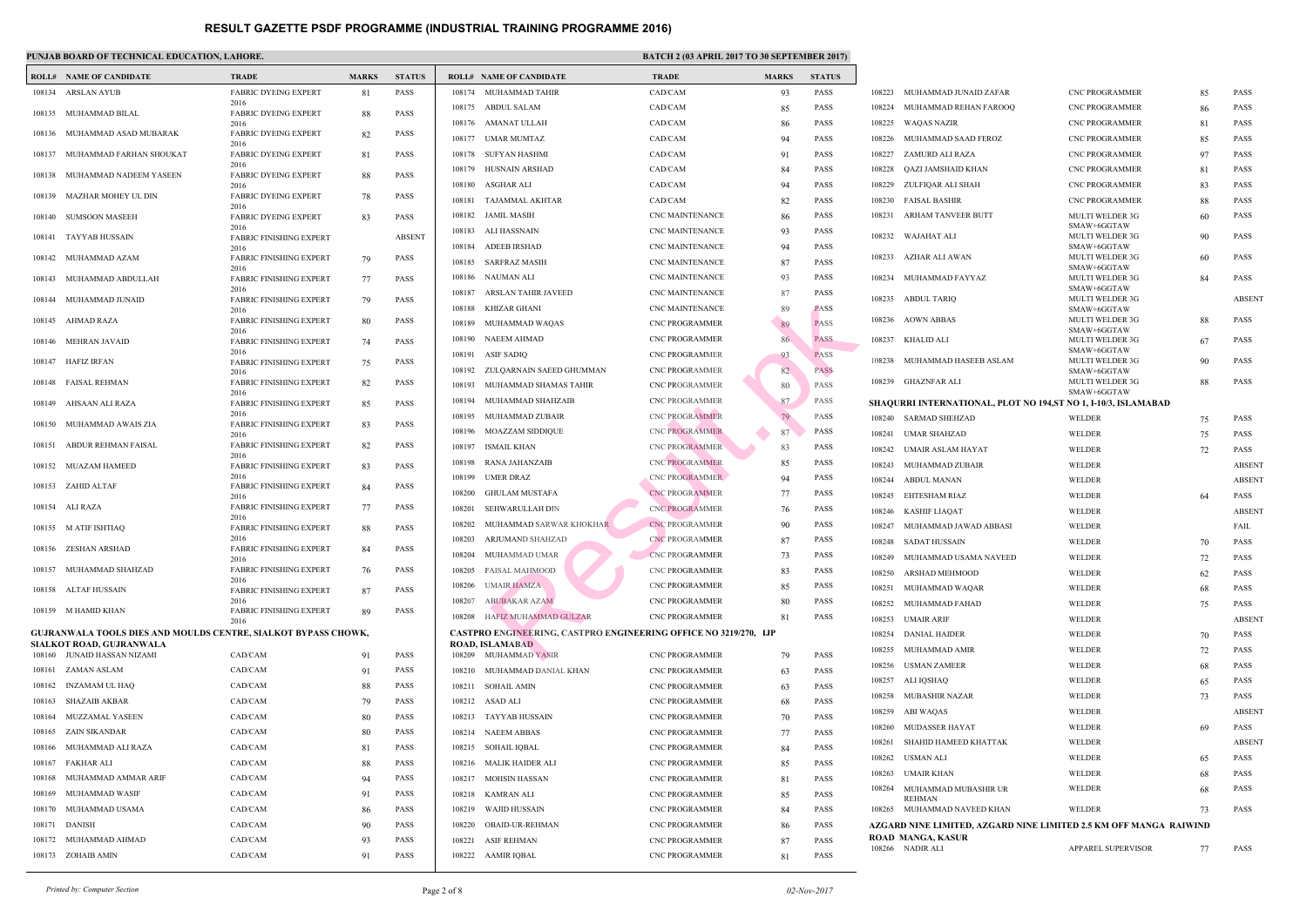$\mathbf{I}$ 

|        | <b>ROLL# NAME OF CANDIDATE</b> | <b>TRADE</b>                                 | <b>MARKS</b> | <b>STATUS</b> |        | <b>ROLL# NAME OF CANDIDATE</b>                       | <b>TRAL</b>                |
|--------|--------------------------------|----------------------------------------------|--------------|---------------|--------|------------------------------------------------------|----------------------------|
| 108267 | <b>SANA ULLAH</b>              | <b>APPAREL SUPERVISOR</b>                    | 82           | PASS          |        | 108311 AMIR SOHAIL                                   | <b>QUAL</b>                |
| 108268 | ZAFAR IQBAL                    | APPAREL SUPERVISOR                           |              | <b>ABSENT</b> |        | 108312 SAMIULLAH                                     | <b>GARM</b><br><b>QUAL</b> |
| 108269 | <b>WASEEM KHALID</b>           | <b>APPAREL SUPERVISOR</b>                    | 84           | PASS          |        |                                                      | <b>GARM</b>                |
| 108270 | MUHAMMAD AKRAM                 | <b>APPAREL SUPERVISOR</b>                    | 76           | PASS          | 108313 | WAJID ALI                                            | <b>QUAL</b><br><b>GARM</b> |
| 108271 | KHALID MEHMOOD                 | APPAREL SUPERVISOR                           | 77           | PASS          | 108314 | MUHAMMAD ASIF FAROOQ                                 | <b>QUAL</b>                |
| 108272 | <b>IJAZ YOUSAF</b>             | APPAREL SUPERVISOR                           |              | FAIL          | 108315 | MUHAMMAD SARWAR SHAH                                 | <b>GARM</b><br><b>QUAL</b> |
| 108273 | MUHAMMAD YASEEN                | APPAREL SUPERVISOR                           | 78           | PASS          |        |                                                      | <b>GARM</b>                |
| 108274 | <b>NASEER AHMAD</b>            | APPAREL SUPERVISOR                           | 76           | PASS          |        | <b>EXPO LAHORE PVT LTD, EXPO LAHORE PVT LTD 1.</b>   |                            |
| 108275 | MUHAMMAD AFZAL                 | APPAREL SUPERVISOR                           | 75           | PASS          | 108316 | MUHAMMAD KASHIF IQBAL                                | <b>RECEF</b>               |
| 108276 | MUHAMMAD HANAN SHAKEEL         | APPAREL SUPERVISOR                           | 74           | PASS          | 108317 | UZMA KHAILD                                          | <b>RECEF</b>               |
| 108277 | MUHAMMAD YASEEN                | APPAREL SUPERVISOR                           | 75           | PASS          | 108318 | <b>ATIF RAIZ</b>                                     | <b>RECEF</b>               |
| 108278 | MUHAMMAD YASEEN                | APPAREL SUPERVISOR                           | 82           | PASS          | 108319 | RIZWAN MAQSOOD GORAYA                                | <b>RECEF</b>               |
| 108279 | MUHAMMAD GULFAM                | APPAREL SUPERVISOR                           | 75           | PASS          | 108320 | ASFAND RAFAY                                         | <b>RECEF</b>               |
| 108280 | ZIA UR REHMAN                  | APPAREL SUPERVISOR                           | 76           | PASS          | 108321 | <b>HINA FIRDOUS</b>                                  | <b>RECEF</b>               |
| 108281 | SHAKEEL HUSSAIN                | <b>APPAREL SUPERVISOR</b>                    | 73           | PASS          | 108322 | HIRA FIRDOUS                                         | <b>RECEF</b>               |
| 108282 | KHADIM HUSSAIN                 | APPAREL SUPERVISOR                           | 72           | PASS          | 108323 | QUDSIA BANO                                          | <b>RECEF</b>               |
| 108283 | MUHAMMAD KALEEM                | APPAREL SUPERVISOR                           | 69           | PASS          | 108324 | HINA KHALID                                          | <b>RECEF</b>               |
| 108284 | USMAN JAVED                    | APPAREL SUPERVISOR                           | 80           | PASS          | 108325 | MUHAMMAD ZOHAIB ASHRAF                               | <b>RECEF</b>               |
| 108285 | <b>ABDUR RAZZAQ</b>            | APPAREL SUPERVISOR                           | 74           | PASS          | 108326 | MUHAMMAD USAMA                                       | <b>RECEF</b>               |
| 108286 | <b>QURBAN ALI</b>              | APPAREL SUPERVISOR                           |              | <b>ABSENT</b> | 108327 | <b>AQSA SAEED</b>                                    | <b>RECEF</b>               |
| 108287 | MUHAMMAD ASHRAF                | APPAREL SUPERVISOR                           | 70           | PASS          | 108328 | ZOHAIB AFZAL CHISHTI                                 | <b>RECEF</b>               |
| 108288 | AHMAD YAAR                     | APPAREL SUPERVISOR                           | 79           | PASS          | 108329 | <b>FAHAD RAFIQUE</b>                                 | <b>RECEF</b>               |
| 108289 | <b>SABIR YASEEN</b>            | APPAREL SUPERVISOR                           | 77           | PASS          | 108330 | UMAIR AHAMD                                          | <b>RECEF</b>               |
| 108290 | NADEEM AHMAD                   | APPAREL SUPERVISOR                           | 76           | PASS          | 108331 | MUAHMMAD SAQIB NAZIR                                 | <b>RECEF</b>               |
| 108291 | <b>TANVEER HUSSAIN</b>         | APPAREL SUPERVISOR                           | 74           | PASS          | 108332 | ABDULLAH JAHANGIR BHATTI                             | <b>RECEF</b>               |
| 108292 | MUHAMMAD ISHAQ                 | QUALITY CONTROL IN                           | 75           | PASS          | 108333 | SHAZIL LODHI                                         | <b>RECEF</b>               |
| 108293 | <b>ASHFAQ ALI</b>              | <b>GARMENTS</b><br><b>QUALITY CONTROL IN</b> |              | PASS          | 108334 | WASEEM RAJPUT                                        | <b>RECEF</b>               |
|        |                                | <b>GARMENTS</b>                              | 74           |               |        | HNR COMPANY (PVT) LTD., 15A-9 FANE ROAD LAHO         |                            |
| 108294 | MUHAMMAD YASIN                 | <b>QUALITY CONTROL IN</b><br><b>GARMENTS</b> | 70           | PASS          | 108382 | MUJTABA                                              | <b>HOME</b>                |
| 108295 | SHAHID ALI                     | QUALITY CONTROL IN                           | 73           | PASS          | 108383 | <b>AKASH MEHMOOD</b>                                 | <b>HOME</b>                |
|        | 108296 AZAMAT SHAHZAD          | <b>GARMENTS</b><br>QUALITY CONTROL IN        | 72           | PASS          | 108384 | AHTISHAM                                             | <b>HOME</b>                |
|        |                                | <b>GARMENTS</b>                              |              |               | 108385 | MUHAMMAH IBRAHIM                                     | <b>HOME</b>                |
| 108297 | MUHAMMAD IKRAM RUBANI          | <b>QUALITY CONTROL IN</b><br><b>GARMENTS</b> | 65           | PASS          | 108386 | KOMAIL ALI                                           | <b>HOME</b>                |
| 108298 | <b>AMIR SAJJAD</b>             | <b>QUALITY CONTROL IN</b>                    | 73           | PASS          |        | <b>IKAN ENGINEERING SERVICES PVT. LTD., 34-KM MU</b> |                            |
| 108299 | MUHAMMAD ADEEL                 | <b>GARMENTS</b><br>QUALITY CONTROL IN        | 76           | PASS          | 108387 | <b>BHATTIAN, LAHORE</b><br>NASRULLAH KHAN            | <b>MULT</b>                |
|        |                                | <b>GARMENTS</b>                              |              |               |        |                                                      | <b>SMAW</b>                |
| 108300 | SHARAFAT ALI                   | <b>OUALITY CONTROL IN</b><br><b>GARMENTS</b> | 82           | PASS          | 108388 | <b>GHULAM MUHAMMAD</b>                               | <b>MULT</b><br><b>SMAW</b> |
| 108301 | MUHAMMAD ASIF                  | QUALITY CONTROL IN                           | 73           | PASS          | 108389 | <b>SHERAZ AKRAM</b>                                  | <b>MULT</b><br><b>SMAW</b> |
|        | 108302 ASIF ALI                | <b>GARMENTS</b><br>QUALITY CONTROL IN        | 72           | PASS          | 108390 | <b>SYED HADEES MEHDI</b>                             | <b>MULT</b>                |
| 108303 | RANA MUHAMMAD NAEEM ASHRAF     | <b>GARMENTS</b><br><b>QUALITY CONTROL IN</b> |              | PASS          | 108391 | NAJAF ALI                                            | <b>SMAW</b><br><b>MULT</b> |
|        |                                | <b>GARMENTS</b>                              | 73           |               |        |                                                      | <b>SMAW</b>                |
| 108304 | AMIR MUSTAFA                   | QUALITY CONTROL IN<br><b>GARMENTS</b>        | 68           | PASS          | 108392 | <b>ZAHEER ABBAS</b>                                  | <b>MULT</b><br><b>SMAW</b> |
| 108305 | AMANAT ALI                     | QUALITY CONTROL IN                           |              | <b>ABSENT</b> | 108393 | MUHAMMAD ZEESHAN                                     | <b>MULT</b>                |
| 108306 | ADNAN RAFIQ                    | <b>GARMENTS</b><br><b>QUALITY CONTROL IN</b> | 80           | PASS          | 108394 | MUHAMMAD SAQLAIN                                     | <b>SMAW</b><br><b>MULT</b> |
|        |                                | <b>GARMENTS</b>                              |              |               |        |                                                      | <b>SMAW</b>                |
| 108307 | <b>ARFAN SAEED</b>             | <b>QUALITY CONTROL IN</b><br><b>GARMENTS</b> | 76           | PASS          | 108395 | JABBAR ALI                                           | <b>MULT</b><br><b>SMAW</b> |
| 108308 | MUHAMMAD WAQAS                 | QUALITY CONTROL IN                           | 78           | PASS          | 108396 | MUHAMMAD AMIR HAYYAT                                 | <b>MULT</b>                |
| 108309 | MUHAMMAD AMJAD                 | <b>GARMENTS</b><br>QUALITY CONTROL IN        | 69           | PASS          | 108397 | MUHAMMAD ZUBAIR KHAN                                 | <b>SMAW</b><br><b>MULT</b> |
|        |                                | <b>GARMENTS</b>                              |              |               |        |                                                      | <b>SMAW</b><br><b>MULT</b> |
|        | 108310 SAJID IQBAL             | <b>QUALITY CONTROL IN</b><br><b>GARMENTS</b> | 72           | PASS          |        | 108398 MUHAMMAD BILAL                                | <b>SMAW</b>                |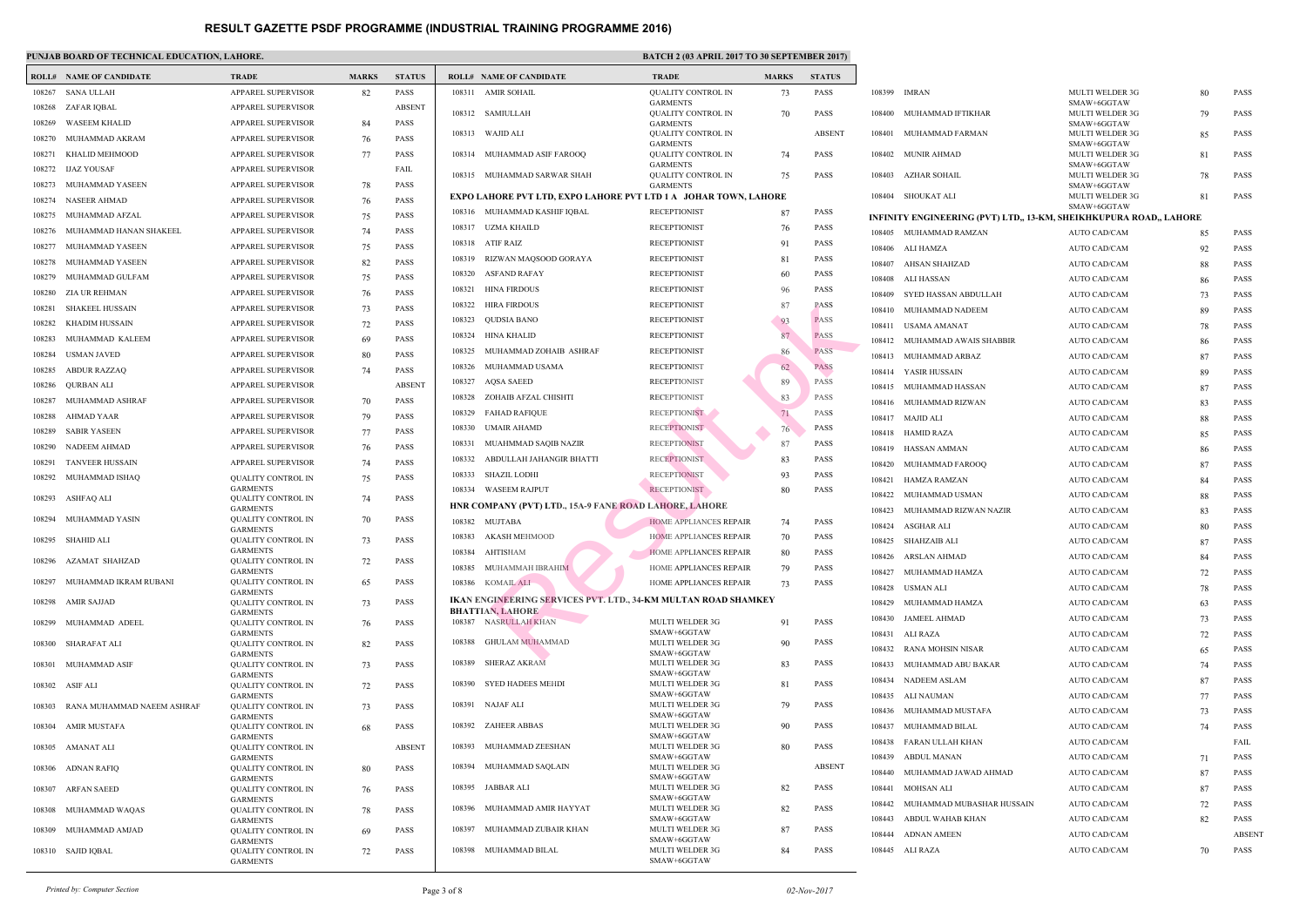|        | <b>ROLL# NAME OF CANDIDATE</b>       | <b>TRADE</b>          | <b>MARKS</b> | <b>STATUS</b> |        | <b>ROLL# NAME OF CANDIDATE</b> | <b>TRAL</b>      |
|--------|--------------------------------------|-----------------------|--------------|---------------|--------|--------------------------------|------------------|
| 108446 | ASIM YASEEN                          | <b>AUTO CAD/CAM</b>   | 82           | PASS          | 108496 | NABEEL KHALID                  | CNC <sub>P</sub> |
| 108447 | USMAN SARWAR                         | <b>AUTO CAD/CAM</b>   | 78           | <b>PASS</b>   | 108497 | SYED ALI HASSAN                | CNC P            |
| 108448 | <b>SOHAIL AHMAD</b>                  | <b>AUTO CAD/CAM</b>   | 76           | <b>PASS</b>   | 108498 | <b>OASIM ARSHAD</b>            | CNC <sub>P</sub> |
| 108449 | ALI RAZA                             | <b>AUTO CAD/CAM</b>   | 64           | <b>PASS</b>   | 108499 | BILAL AHMAD                    | CNC P            |
| 108450 | MUHAMMAD HAMMAD SHAFIQUE             | AUTO CAD/CAM          | 77           | <b>PASS</b>   | 108500 | MUHAMMAD UBAID                 | CNC <sub>P</sub> |
| 108451 | MUHAMMAD ABDUL WASIQ                 | <b>CNC PROGRAMMER</b> | 81           | <b>PASS</b>   | 108501 | MUHAMMAD USMAN MUBASHAR        | CNC P            |
| 108452 | <b>ARSHAD</b><br><b>ABDUL REHMAN</b> | <b>CNC PROGRAMMER</b> | 80           | <b>PASS</b>   | 108502 | UMAR FAROOQ                    | CNC P            |
| 108453 | <b>MUBEEN LATIF</b>                  | <b>CNC PROGRAMMER</b> | 79           | <b>PASS</b>   | 108503 | <b>IJAZ AMIN</b>               | CNC P            |
| 108454 | MUHAMMAD RASHEED                     | <b>CNC PROGRAMMER</b> | 80           | <b>PASS</b>   | 108504 | MUHAMMAD SAIFULLAH             | CNC <sub>P</sub> |
| 108455 | M.REHAN BALOCH                       | <b>CNC PROGRAMMER</b> | 84           | <b>PASS</b>   | 108505 | MUHAMMAD MASOOD ANWAR          | CNC P            |
| 108456 | KALEEM ULLAH                         | <b>CNC PROGRAMMER</b> | 80           | <b>PASS</b>   | 108506 | MUHAMMAD MUDDASSAR             | CNC P            |
| 108457 | ALI RAZA MALIK                       | <b>CNC PROGRAMMER</b> | 80           | <b>PASS</b>   | 108507 | WASEEM IQBAL                   | CNC P            |
| 108458 | DANISH NADEEM                        | <b>CNC PROGRAMMER</b> | 79           | <b>PASS</b>   | 108508 | ALI HAMZA NAWAZ                | CNC P            |
| 108459 | RANA TALHA NADIR                     | <b>CNC PROGRAMMER</b> | 78           | <b>PASS</b>   | 108509 | <b>MAJID SHAKEEL</b>           | CNC P            |
| 108460 | M.ANIQUE                             | <b>CNC PROGRAMMER</b> | 83           | <b>PASS</b>   | 108510 | HAFIZ MUZZAMMIL IQBAL          | CNC <sub>P</sub> |
| 108461 | <b>IMTIAZ ALI</b>                    | <b>CNC PROGRAMMER</b> | 80           | <b>PASS</b>   | 108511 | MUHAMMAD IFTIKHAR ALI KHAN     | CNC P            |
| 108462 | <b>JUNAID MUZAFFAR</b>               | <b>CNC PROGRAMMER</b> | 81           | PASS          | 108512 | UBAIDULLAH                     | CNC P            |
| 108463 | ALLAH MADAD                          | <b>CNC PROGRAMMER</b> | 85           | <b>PASS</b>   | 108513 | MUHAMMAD KASHAN RAZA           | CNC P            |
| 108464 | NOMAN ALI                            | <b>CNC PROGRAMMER</b> | 83           | <b>PASS</b>   | 108514 | QASIM SALEEM                   | CNC P            |
| 108465 | <b>WAQAR YOUNAS</b>                  | <b>CNC PROGRAMMER</b> | 84           | <b>PASS</b>   | 108515 | MUHAMMAD UMER BIN TARIQ        | CNC P            |
| 108466 | NAEEM-UL-HASSAN                      | <b>CNC PROGRAMMER</b> | 82           | <b>PASS</b>   | 108516 | MUHAMMAD NAVEED ANWER          | CNC P            |
| 108467 | M.USMAN                              | <b>CNC PROGRAMMER</b> | 79           | <b>PASS</b>   |        | 108517 JAHANZAIB UMER          | CNC P            |
| 108468 | HAFIZ M.JAMSHAID                     | <b>CNC PROGRAMMER</b> | 81           | <b>PASS</b>   | 108518 | FARRUKH SHAHZAD                | CNC P            |
| 108469 | ISHTIQ ALI                           | <b>CNC PROGRAMMER</b> | 83           | <b>PASS</b>   | 108519 | <b>HAFIZ DANISH</b>            | CNC P            |
| 108470 | <b>M.MINAAM BUTT</b>                 | <b>CNC PROGRAMMER</b> | 82           | <b>PASS</b>   | 108520 | MUHAMMAD ASIF                  | <b>CNCP</b>      |
| 108471 | HAFIZ M.MUBASHIR                     | <b>CNC PROGRAMMER</b> | 68           | <b>PASS</b>   | 108521 | <b>NAEEM ABBAS</b>             | CNC P            |
| 108472 | M.ARSLAN ALI                         | <b>CNC PROGRAMMER</b> | 91           | <b>PASS</b>   | 108522 | ABDUL REHMAN                   | CNC <sub>P</sub> |
| 108473 | ALI SHER                             | <b>CNC PROGRAMMER</b> | 72           | <b>PASS</b>   | 108523 | MUHAMMAD ASAD MUBEEN           | CNC <sub>P</sub> |
| 108474 | <b>AMIR NADEEM</b>                   | <b>CNC PROGRAMMER</b> | 70           | <b>PASS</b>   | 108524 | RASHID ALI                     | CNC <sub>P</sub> |
|        | 108475 M.WAQAS                       | <b>CNC PROGRAMMER</b> | 76           | <b>PASS</b>   | 108525 | USAMA FARRUKH                  | <b>CNCP</b>      |
|        | 108476 M. ASIF RAFIQ                 | CNC PROGRAMMER        | 76           | PASS          |        | 108526 MUHAMMAD USMAN          | CNC <sub>P</sub> |
| 108477 | HAFIZ MUHAMMAD SALMAN                | <b>CNC PROGRAMMER</b> | 70           | PASS          | 108527 | RAMIZ AHMAD KHAN KAKAR         | CNC P            |
| 108478 | INZIMAM UL HAQ                       | <b>CNC PROGRAMMER</b> | 89           | PASS          | 108528 | <b>ABID ALI</b>                | CNC P            |
| 108479 | <b>BILAL ASHIQ</b>                   | <b>CNC PROGRAMMER</b> | 78           | PASS          | 108529 | MUHAMMAD SAJJAD                | CNC <sub>P</sub> |
| 108480 | MUHAMMAD AMMAR YOUNAS                | <b>CNC PROGRAMMER</b> | 81           | PASS          | 108530 | <b>WAJID MAJEED</b>            | CNC <sub>P</sub> |
| 108481 | MUHAMMAD HAMZA                       | <b>CNC PROGRAMMER</b> | 78           | PASS          | 108531 | <b>AASHIR AYAZ</b>             | CNC P            |
| 108482 | HAFIZ RIZWAN AHMAD                   | <b>CNC PROGRAMMER</b> | 83           | PASS          | 108532 | <b>USMAN IFTEKHAR</b>          | CNC P            |
| 108483 | MUHAMMAD KHAN                        | <b>CNC PROGRAMMER</b> | 83           | PASS          | 108533 | MUHAMMAD AHSAN                 | CNC <sub>P</sub> |
| 108484 | HUSNAIN ALI                          | <b>CNC PROGRAMMER</b> |              | <b>ABSENT</b> | 108534 | MIAN ALI RAZA ASHRAF           | CNC P            |
| 108485 | <b>ALI MURTAZA</b>                   | <b>CNC PROGRAMMER</b> | 72           | PASS          | 108535 | <b>AAMIR JAVED</b>             | CNC P            |
| 108486 | MUHAMMAD ZUBAIR                      | <b>CNC PROGRAMMER</b> | 80           | <b>PASS</b>   | 108536 | MUHAMMAD HAFEEZ                | CNC <sub>P</sub> |
| 108487 | MUBASHIR MUNIR                       | <b>CNC PROGRAMMER</b> | 67           | PASS          | 108537 | <b>IMRAN BASHIR</b>            | CNC P            |
| 108488 | ARSALAN HASSAN                       | <b>CNC PROGRAMMER</b> | 80           | PASS          | 108538 | ADNAN NASEER                   | CNC P            |
| 108489 | <b>ANEES ABBASI</b>                  | <b>CNC PROGRAMMER</b> | 94           | PASS          | 108539 | UMAR FAROOQ                    | CNC <sub>P</sub> |
| 108490 | <b>BILAL NAWAZ</b>                   | <b>CNC PROGRAMMER</b> | 95           | <b>PASS</b>   | 108540 | MUHAMMAD HASNAT BUTT           | CNC P            |
| 108491 | ZEESHAN UMAR                         | <b>CNC PROGRAMMER</b> | 90           | PASS          | 108541 | ZEESHAN UMAR                   | CNC P            |
| 108492 | <b>HAMZA MAQSOOD</b>                 | <b>CNC PROGRAMMER</b> | 95           | PASS          | 108542 | MUHAMMAD SUFYAN                | CNC <sub>P</sub> |
| 108493 | ALI HAMZA                            | <b>CNC PROGRAMMER</b> | 92           | PASS          | 108543 | <b>IJAZ ASLAM</b>              | CNC P            |
| 108494 | <b>MANSOOR ALI</b>                   | <b>CNC PROGRAMMER</b> | 92           | PASS          | 108544 | MUHAMMAD SHAHZAIB              | CNC P            |
| 108495 | MUHAMMAD HASSAN                      | <b>CNC PROGRAMMER</b> | 91           | <b>PASS</b>   | 108545 | AWAIS MANUWAR ALI              | CNC P            |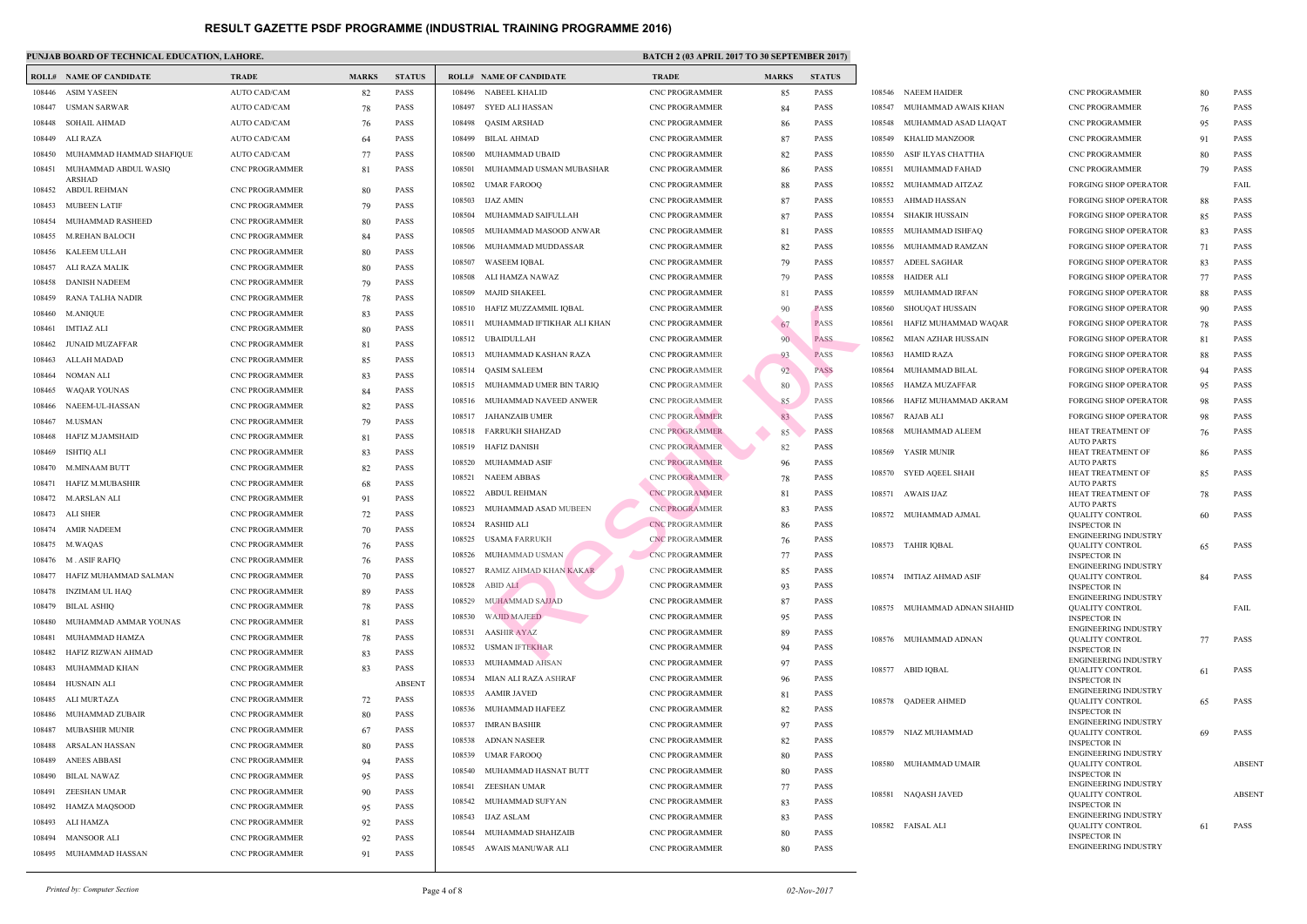|               | <b>ROLL# NAME OF CANDIDATE</b>                                     | <b>TRADE</b>                                                                  | <b>MARKS</b> | <b>STATUS</b> |        | <b>ROLL# NAME OF CANDIDATE</b>                                                                | TRAD                         |
|---------------|--------------------------------------------------------------------|-------------------------------------------------------------------------------|--------------|---------------|--------|-----------------------------------------------------------------------------------------------|------------------------------|
| 108583        | KHAWAR HUSSAIN                                                     | <b>QUALITY CONTROL</b>                                                        |              | <b>PASS</b>   | 108623 | NISHA MUGHAL                                                                                  | CAD/C                        |
|               |                                                                    | <b>INSPECTOR IN</b>                                                           | 73           |               |        |                                                                                               | <b>EMBR</b>                  |
|               | 108584 MUHAMMAD ARSLAN                                             | <b>ENGINEERING INDUSTRY</b><br><b>QUALITY CONTROL</b>                         | 80           | PASS          | 108624 | IQRA MAQSOOD                                                                                  | CAD/C<br><b>EMBR</b>         |
|               |                                                                    | <b>INSPECTOR IN</b><br><b>ENGINEERING INDUSTRY</b>                            |              |               | 108625 | JAMEELA PARVEEN                                                                               | CAD/C<br><b>EMBR</b>         |
|               | 108585 JAMSHAID IQBAL                                              | <b>QUALITY CONTROL</b>                                                        | 86           | PASS          | 108626 | HIRA NAZAKAT                                                                                  | CAD/C                        |
|               |                                                                    | <b>INSPECTOR IN</b><br><b>ENGINEERING INDUSTRY</b>                            |              |               | 108627 | NABILA ASHFAQ                                                                                 | <b>EMBR</b><br>CAD/C         |
| 108586        | SHAH FAISAL SULTAN                                                 | <b>QUALITY CONTROL</b><br><b>INSPECTOR IN</b>                                 | 75           | PASS          | 108628 | SYEDA DUR-E-SHAHNAWAZ                                                                         | <b>EMBR</b><br>CAD/C         |
| 108587        | MUHAMMAD ADNAN                                                     | <b>ENGINEERING INDUSTRY</b><br>TOOL & DIE MAKING-I                            | 81           | PASS          | 108629 | AMNA TAHIR                                                                                    | <b>EMBR</b><br>CAD/C         |
| 108588        | M AMEEN                                                            | TOOL & DIE MAKING-I                                                           | 63           | PASS          |        |                                                                                               | <b>EMBR</b>                  |
| 108589        | USMAN ALI                                                          | TOOL & DIE MAKING-I                                                           | 72           | <b>PASS</b>   | 108630 | IQRA AHTASHAM                                                                                 | CAD/C<br><b>EMBR</b>         |
| 108590        | MUHAMMAD MUJTBA                                                    | TOOL & DIE MAKING-I                                                           | 86           | PASS          | 108631 | NAZISH SHAHZAD MEHMOOD                                                                        | CAD/C                        |
| 108591        | <b>SHAHZAD NADEEM</b>                                              | TOOL & DIE MAKING-I                                                           | 71           | <b>PASS</b>   | 108632 | ANAM SHAHZADI                                                                                 | <b>EMBR</b><br>CAD/C         |
| 108592        | MIAN MUHAMMAD SAQID AFZAL                                          | TOOL & DIE MAKING-I                                                           | 92           | <b>PASS</b>   |        |                                                                                               | <b>EMBR</b>                  |
| 108593        | M. RUKHSAR                                                         | TOOL & DIE MAKING-I                                                           | 73           | PASS          | 108633 | SAHER                                                                                         | <b>FASHI</b>                 |
| 108594        | MUBEEN MUKHTAR                                                     | TOOL & DIE MAKING-I                                                           |              | <b>ABSENT</b> | 108634 | FIZZAH AJMAL                                                                                  | <b>FASHI</b>                 |
| 108595        | <b>ZAHEER HUSSAIN</b>                                              | TOOL & DIE MAKING-I                                                           | 75           | <b>PASS</b>   | 108635 | AMNA FIAZ                                                                                     | FASHI                        |
| 108596        | <b>SAQIB ADREES</b>                                                | TOOL & DIE MAKING-I                                                           |              | PASS          | 108636 | SEEMI MUSHTAQ                                                                                 | <b>FASHI</b>                 |
| 108597        | TAYYAB ALI                                                         | TOOL & DIE MAKING-I                                                           | 67           | <b>PASS</b>   | 108637 | SAHER AZHAR                                                                                   | <b>FASHI</b>                 |
|               |                                                                    |                                                                               | 69           |               | 108638 | AMNA AKRAM                                                                                    | FASHI                        |
| 108598        | MUHAMMAD RAMZAN                                                    | TOOL & DIE MAKING-I                                                           | 76           | PASS          | 108639 | SUMAIRA                                                                                       | FASHI                        |
| 108599        | MUHAMMAD SHAKEEL                                                   | TOOL & DIE MAKING-I                                                           | 75           | PASS          | 108640 | SARA MERAJ                                                                                    | FASHI                        |
| 108600        | ABDUL JABBAR                                                       | TOOL & DIE MAKING-I                                                           | 64           | PASS          | 108641 | AMBREEN SALEEM                                                                                | FASHI                        |
| 108601        | AWAIS UR REHMAN                                                    | TOOL & DIE MAKING-I                                                           | 74           | PASS          | 108642 | AYESHA RASHEED                                                                                | <b>FASHI</b>                 |
| 108602        | SYED MUHAMMAD SHAKEEL SHAH                                         | TOOL & DIE MAKING-I                                                           | 64           | <b>PASS</b>   | 108643 | IZMA ISHFAQ                                                                                   | FASHI                        |
| 108603        | MUHAMMAD ATEEQ                                                     | TOOL & DIE MAKING-I                                                           | 72           | PASS          | 108644 | MUQADDAS ASLAM                                                                                | <b>FASHI</b>                 |
| 108604        | ABDUL JABBAR                                                       | TOOL & DIE MAKING-I                                                           |              | <b>ABSENT</b> | 108645 | AQSA                                                                                          | FASHI                        |
| 108605        | MUHAMMAD SHAHBAZ                                                   | TOOL & DIE MAKING-I                                                           | 75           | <b>PASS</b>   | 108646 | AROOSA SHAH                                                                                   | <b>FASHI</b>                 |
| 108606        | SHAHZAIB ANWAR                                                     | TOOL & DIE MAKING-I                                                           | 67           | PASS          | 108647 | SADIA MAQSOOD                                                                                 | <b>FASHI</b>                 |
| 108607        | RANA DANISH                                                        | TOOL & DIE MAKING-I                                                           | 67           | PASS          | 108648 | <b>BUSHRA SAJJAD</b>                                                                          | <b>FASHI</b>                 |
|               | 108608 ZAIGHAM ALI                                                 | TOOL & DIE MAKING-I                                                           |              | <b>ABSENT</b> |        | 108649 UME HANI                                                                               | FASHI                        |
|               | KNITTEX APPAREL (PVT.) LTD., 20G MAIN BOULEVARD,  GULSHAN-E-RAVI., |                                                                               |              |               | 108650 | <b>SOFIA WARIS</b>                                                                            | FASHI                        |
| <b>LAHORE</b> | 108609 FATIMA ZAHRA                                                | CAD/CAM DIGITAL                                                               | 77           | PASS          | 108651 | <b>NARGIS ZAHRA</b>                                                                           | FASHI                        |
|               |                                                                    | <b>EMBROIDERY DESIGNING</b>                                                   |              |               | 108652 | <b>ASMA NIAZI</b>                                                                             | <b>FASHI</b>                 |
|               | 108610 FOUZIA RIAZ                                                 | <b>CAD/CAM DIGITAL</b><br><b>EMBROIDERY DESIGNING</b>                         | 84           | <b>PASS</b>   | 108653 | <b>FARZANA RASHID</b>                                                                         | <b>FASHI</b>                 |
| 108611        | RAMSHA KANWAL                                                      | CAD/CAM DIGITAL                                                               | 81           | PASS          | 108654 | <b>SANA MAQBOOL</b>                                                                           | FASHI                        |
|               | 108612 MUNTAHA SHAHBAZ                                             | <b>EMBROIDERY DESIGNING</b><br><b>CAD/CAM DIGITAL</b>                         | 90           | PASS          | 108655 | ATEEQA MAQBOOL                                                                                | FASHI                        |
| 108613        | <b>SONIA JAHANGIR</b>                                              | <b>EMBROIDERY DESIGNING</b><br>CAD/CAM DIGITAL                                | 81           | PASS          |        | OLE LAHORE (PVT) LTD. (OLE FINE DINING RESTAL<br>PROPERTY NO 49, BLOCK Z, PHASE 3, DHA LAHORE |                              |
|               | 108614 LEENA KHALID                                                | <b>EMBROIDERY DESIGNING</b><br>CAD/CAM DIGITAL<br><b>EMBROIDERY DESIGNING</b> | 86           | PASS          | 108657 | 108656 ASAD AHMAD<br>ALI HASSAN                                                               | <b>PROFE</b><br><b>PROFE</b> |
|               | 108615 FANGRASH AKRAM                                              | CAD/CAM DIGITAL<br><b>EMBROIDERY DESIGNING</b>                                | 85           | PASS          | 108658 | ALI                                                                                           | <b>PROFE</b>                 |
|               | 108616 NOOR-UL-AIN                                                 | CAD/CAM DIGITAL                                                               | 85           | PASS          | 108659 | <b>MUBEEN MUNEER</b>                                                                          | <b>PROFE</b>                 |
|               |                                                                    | <b>EMBROIDERY DESIGNING</b>                                                   |              |               | 108660 | <b>AMEER HAMZA</b>                                                                            | <b>PROFE</b>                 |
| 108617 ANSA   |                                                                    | CAD/CAM DIGITAL<br><b>EMBROIDERY DESIGNING</b>                                | 88           | PASS          | 108661 | MUHAMMAD NASIR SAEED                                                                          | <b>PROFE</b>                 |
| 108618        | NEELAM                                                             | CAD/CAM DIGITAL                                                               | 73           | PASS          | 108662 | HIRA NAEEM                                                                                    | <b>PROFE</b>                 |
| 108619        | <b>ZEENAT MEHBOOB</b>                                              | <b>EMBROIDERY DESIGNING</b><br>CAD/CAM DIGITAL                                | 67           | PASS          | 108663 | MUNIBA TAJ DIN                                                                                | <b>PROFE</b>                 |
| 108620        | NIMRA SHAHID                                                       | <b>EMBROIDERY DESIGNING</b><br>CAD/CAM DIGITAL                                | 77           | PASS          | 108664 | <b>ISHRAT RUQIA</b>                                                                           | <b>PROFE</b>                 |
|               |                                                                    | <b>EMBROIDERY DESIGNING</b>                                                   |              |               | 108665 | MUHAMMAD ADNAN                                                                                | <b>PROFE</b>                 |
| 108621        | SANA                                                               | CAD/CAM DIGITAL                                                               | 77           | PASS          | 108666 | FARWA TAHIR                                                                                   | <b>PROFE</b>                 |
|               | 108622 AFRAH IFTIKHAR KHAN                                         | <b>EMBROIDERY DESIGNING</b><br>CAD/CAM DIGITAL                                | 76           | PASS          | 108667 | ASIF MANZOOR                                                                                  | <b>PROFE</b>                 |
|               |                                                                    | <b>EMBROIDERY DESIGNING</b>                                                   |              |               |        |                                                                                               |                              |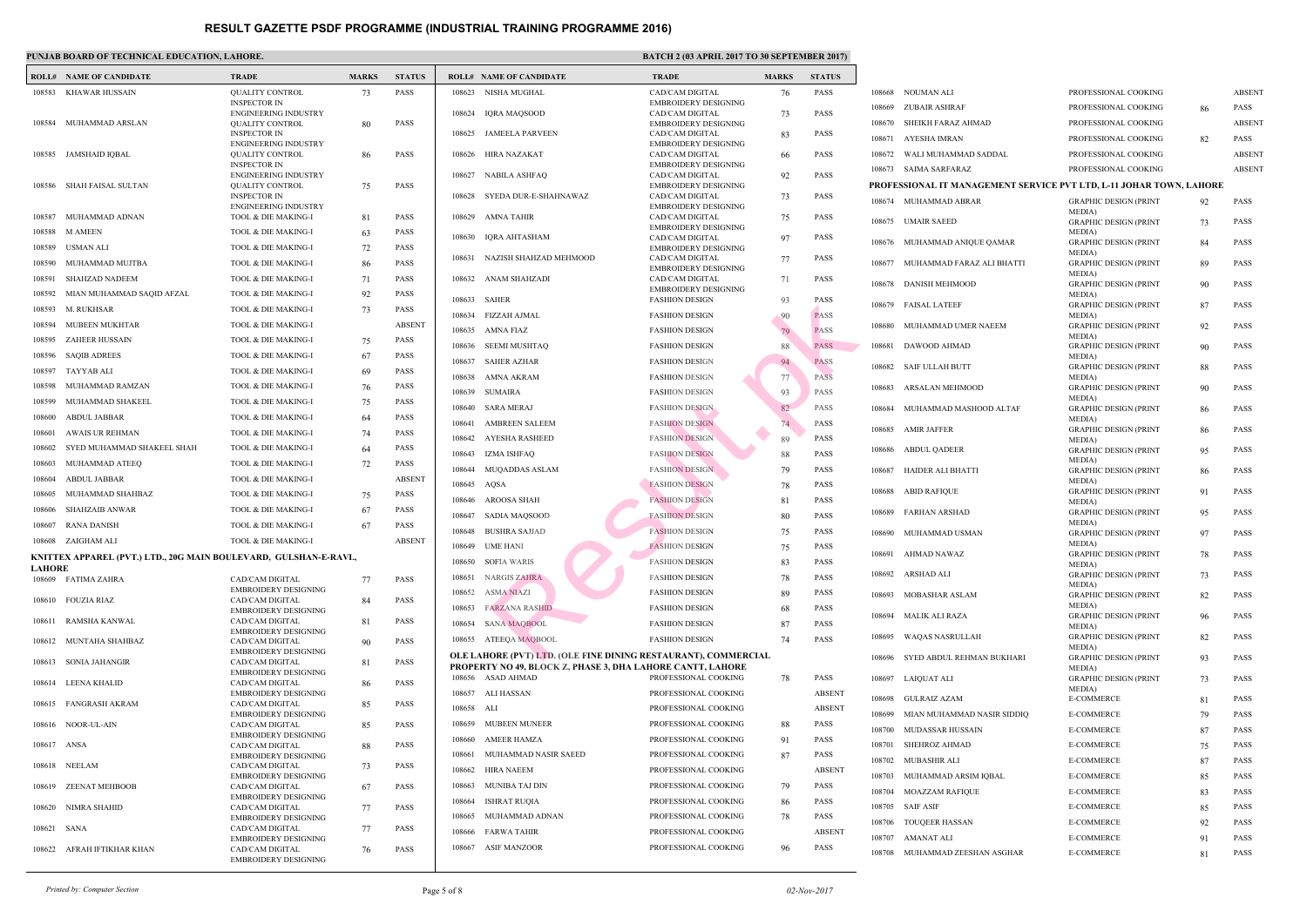|        | <b>ROLL# NAME OF CANDIDATE</b>                                    | <b>TRADE</b>                             | <b>MARKS</b> | <b>STATUS</b> |        | <b>ROLL# NAME OF CANDIDATE</b> | <b>TRAL</b>          |
|--------|-------------------------------------------------------------------|------------------------------------------|--------------|---------------|--------|--------------------------------|----------------------|
| 108709 | ABDUL REHMAN                                                      | <b>E-COMMERCE</b>                        | 78           | <b>PASS</b>   | 108750 | MUHAMMAD FAISAL AWAN           | <b>APPAF</b>         |
| 108710 | QAZI MUNEEB AHMAD                                                 | <b>E-COMMERCE</b>                        | 84           | <b>PASS</b>   | 108751 | MUHAMMAD ASIF KHAN             | <b>APPAF</b>         |
| 108711 | EHSAN UL HAQ                                                      | E-COMMERCE                               | 74           | <b>PASS</b>   |        | 108752 NADEEM IJAZ             | <b>APPAF</b>         |
| 108712 | MURSAL MOHSIN BUTT                                                | E-COMMERCE                               | 89           | <b>PASS</b>   | 108753 | AHMAD RAZA                     | <b>APPAF</b>         |
| 108713 | MUHAMMAD HASSAN                                                   | <b>E-COMMERCE</b>                        | 85           | <b>PASS</b>   | 108754 | MUHAMMAD ABID ASLAM            | <b>APPAF</b>         |
| 108714 | ZEESHAN FARHAD                                                    | <b>E-COMMERCE</b>                        | 82           | <b>PASS</b>   | 108755 | UZMA SADDIQUE                  | APPAF                |
| 108715 | KAMRAN ARSHAD                                                     | E-COMMERCE                               | 88           | <b>PASS</b>   | 108756 | ALLAH RAKHA                    | <b>APPAF</b>         |
| 108716 | <b>UMAIR ZAHID</b>                                                | <b>E-COMMERCE</b>                        | 79           | <b>PASS</b>   | 108757 | <b>ZAHEER AHMED</b>            | <b>APPAF</b>         |
| 108717 | MUHAMMAD FAISAL SHAHZAD                                           | E-COMMERCE                               | 90           | <b>PASS</b>   | 108758 | ASIF ALI                       | APPAF                |
| 108718 | MUHAMMAD AHSAN-UL-HAQ                                             | <b>E-COMMERCE</b>                        | 82           | <b>PASS</b>   | 108759 | AKRAM RAZA                     | <b>APPAF</b>         |
| 108719 | KHAWAJA MUHAMMAD UMER                                             | <b>E-COMMERCE</b>                        | 79           | <b>PASS</b>   | 108760 | SALMAN AMEEN                   | <b>APPAF</b>         |
| 108720 | HASNAIN TUFAIL                                                    | E-COMMERCE                               | 91           | <b>PASS</b>   | 108761 | IMRAN RAJAB                    | <b>APPAF</b>         |
| 108721 | OSAMA KHALIL                                                      | <b>E-COMMERCE</b>                        | 84           | <b>PASS</b>   | 108762 | MUHAMMAD SHAHZAD               | <b>APPAF</b>         |
| 108722 | <b>NADEEM SARWAR</b>                                              | <b>E-COMMERCE</b>                        | 82           | <b>PASS</b>   | 108763 | MUHAMMAD ALTAF HUSSAIN         | <b>APPAF</b>         |
| 108723 | MUHAMMAD FURQAN HAIDER                                            | E-COMMERCE                               | 84           | <b>PASS</b>   | 108764 | WAQAR HAIDER                   | <b>APPAF</b>         |
| 108724 | <b>MOHSIN SHABBIR</b>                                             | MOBILE APPLICATION                       | 66           | <b>PASS</b>   | 108765 | SHAN ALI SHAHEEN               | <b>APPAF</b>         |
|        |                                                                   | <b>DEVELOPMENT</b>                       |              |               | 108766 | <b>ABU SUFYAN</b>              | <b>APPAF</b>         |
| 108725 | HAMZA SHABBIR                                                     | MOBILE APPLICATION<br><b>DEVELOPMENT</b> | 67           | <b>PASS</b>   | 108767 | ZOHAIB HASSAN                  | <b>APPAF</b>         |
| 108726 | <b>SAAD NAVEED</b>                                                | MOBILE APPLICATION                       | 71           | <b>PASS</b>   | 108768 | <b>BILAL SHOUKAT</b>           | <b>APPAF</b>         |
|        |                                                                   | DEVELOPMENT                              |              |               | 108769 | MUHAMMAD ARSHAD                | APPAF                |
| 108727 | ABDUL HASEEB RAJA                                                 | MOBILE APPLICATION<br><b>DEVELOPMENT</b> | 70           | <b>PASS</b>   |        |                                |                      |
| 108728 | MUHAMMAD IMRAN                                                    | MOBILE APPLICATION                       | 69           | <b>PASS</b>   | 108770 | NAUMAN AHMED                   | <b>APPAF</b>         |
| 108729 | MOHSIN RAZA                                                       | <b>DEVELOPMENT</b><br>MOBILE APPLICATION | 66           | <b>PASS</b>   |        | 108771 ALI RAZA                | <b>APPAF</b>         |
|        |                                                                   | <b>DEVELOPMENT</b>                       |              |               | 108772 | MUBASHIR SHABBIR               | FABRI<br>2016        |
| 108730 | TANVEER UL HASSAN                                                 | MOBILE APPLICATION<br><b>DEVELOPMENT</b> | 68           | <b>PASS</b>   | 108773 | MUHAMMAD TAHIR ALI             | FABRI                |
| 108731 | MUHAMMAD FATEH ALI                                                | MOBILE APPLICATION                       | 66           | <b>PASS</b>   | 108774 | MUHAMMAD USMAN                 | 2016<br>FABRI        |
| 108732 | <b>ATIF PERVAIZ</b>                                               | <b>DEVELOPMENT</b><br>MOBILE APPLICATION | 67           | <b>PASS</b>   |        |                                | 2016                 |
|        |                                                                   | DEVELOPMENT                              |              |               |        | 108775 MUHAMMAD ZAHID KHAN     | FABRI<br>2016        |
| 108733 | SAJJAD ALI                                                        | MOBILE APPLICATION<br>DEVELOPMENT        |              | FAIL          |        | 108776 SADAQAT ALI             | <b>FABRI</b>         |
| 108734 | KHIZER HAYAT                                                      | MOBILE APPLICATION                       | 69           | <b>PASS</b>   |        | 108777 TASEER ALI              | 2016<br>FABRI        |
|        |                                                                   | DEVELOPMENT                              |              |               |        |                                | 2016                 |
|        | 108735 MUHAMMAD ADNAN ASHRAF                                      | MOBILE APPLICATION<br>DEVELOPMENT        | 65           | <b>PASS</b>   |        | 108778 TARIQ ALI               | <b>FABR</b>          |
|        | 108736 MUHAMMAD AWAIS QADRI                                       | MOBILE APPLICATION                       | 66           | <b>PASS</b>   | 108779 | MUHAMMAD RAMZAN                | 2016<br>FABRI        |
| 108737 | NABEEL YOUSAF                                                     | DEVELOPMENT<br>MOBILE APPLICATION        | 69           | PASS          |        |                                | 2016                 |
|        |                                                                   | DEVELOPMENT                              |              |               | 108780 | PARVAIZ ALI                    | <b>FABRI</b><br>2016 |
| 108738 | <b>TAIMOOR SAEED</b>                                              | MOBILE APPLICATION<br>DEVELOPMENT        | 70           | PASS          | 108781 | ARSHAD HUSSAIN                 | <b>FABRI</b>         |
| 108739 | MUHAMMAD SUFYAN SHABBIR                                           | MOBILE APPLICATION                       | 73           | PASS          | 108782 | <b>MUHAMMAD AKHTAR</b>         | 2016<br>FABRI        |
| 108740 | HAFIZ ABDUL WAHAD                                                 | DEVELOPMENT<br>MOBILE APPLICATION        | 72           | PASS          |        |                                | 2016                 |
|        |                                                                   | <b>DEVELOPMENT</b>                       |              |               | 108783 | <b>NAEEM AHMED</b>             | FABRI<br>2016        |
| 108741 | MUHAMMAD HAMZA                                                    | MOBILE APPLICATION<br>DEVELOPMENT        | 68           | PASS          | 108784 | <b>IMRAN ALI</b>               | FABRI                |
| 108742 | MUHAMMAD SUFYAN SAEED                                             | MOBILE APPLICATION                       | 66           | PASS          | 108785 | RAFAQAT ALI                    | 2016<br>FABRI        |
|        |                                                                   | <b>DEVELOPMENT</b>                       |              |               |        |                                | 2016                 |
| 108743 | FARHAN SAEED                                                      | MOBILE APPLICATION<br>DEVELOPMENT        |              | FAIL          | 108786 | <b>ISHFAQ</b>                  | FABRI                |
| 108744 | <b>TAIMOOR HASSAN</b>                                             | MOBILE APPLICATION                       |              | <b>ABSENT</b> | 108787 | AMJAD ALI                      | 2016<br>FABRI        |
| 108745 | AHMED ASLAM                                                       | <b>DEVELOPMENT</b><br>MOBILE APPLICATION | 67           | PASS          |        |                                | 2016                 |
|        |                                                                   | DEVELOPMENT                              |              |               | 108788 | NADEEM ABBAS                   | FABRI<br>2016        |
| 108746 | <b>GHULAM MURTAZA</b>                                             | MOBILE APPLICATION<br>DEVELOPMENT        | 70           | PASS          | 108789 | MUHAMMAD WAQAS                 | FABRI                |
|        | SHAHKAM INDUSTRIES PVT LTD, 1 KM DEFENCE ROAD, 23RD KM OFF MULTAN |                                          |              |               | 108790 | HAMZA TARIQ                    | 2016<br>FABRI        |
|        | <b>ROAD, LAHORE</b>                                               |                                          |              |               |        |                                | 2016                 |
|        | 108747 AURANGZAIB                                                 | APPAREL SUPERVISOR                       |              | <b>ABSENT</b> | 108791 | MUHAMMAD IRFAN BASHIR          | FABRI                |
| 108748 | MEHRAN ALI                                                        | APPAREL SUPERVISOR                       | 69           | <b>PASS</b>   |        | 108792 RIZWAN ALI              | 2016<br>FABRI        |
|        | 108749 MUHAMMAD NAZIM                                             | APPAREL SUPERVISOR                       | 68           | PASS          |        |                                | 2016                 |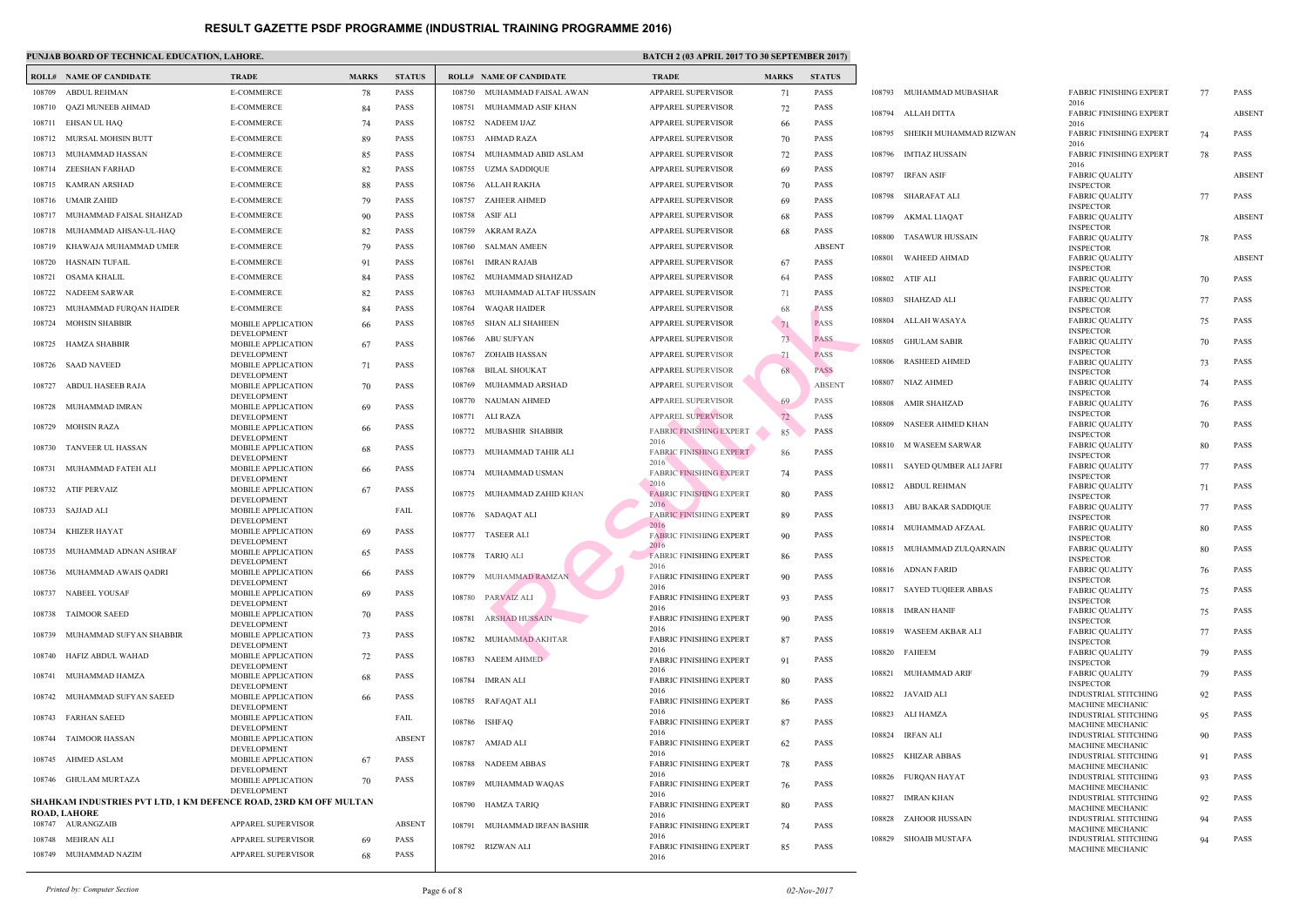MAKE

|        | <b>ROLL# NAME OF CANDIDATE</b> | <b>TRADE</b>                                           | <b>MARKS</b> | <b>STATUS</b> |               | <b>ROLL# NAME OF CANDIDATE</b>                                                          | <b>TRAL</b>                |
|--------|--------------------------------|--------------------------------------------------------|--------------|---------------|---------------|-----------------------------------------------------------------------------------------|----------------------------|
| 108830 | MUHAMMAD JAHANZAIB             | INDUSTRIAL STITCHING                                   | 93           | <b>PASS</b>   | 108867        | MUHAMMAD NASRULLAH                                                                      | <b>QUAL</b>                |
|        | REHMAN RAZA                    | MACHINE MECHANIC<br><b>INDUSTRIAL STITCHING</b>        |              | <b>PASS</b>   | 108868        | MUHAMMAD AFZAAL                                                                         | <b>GARM</b><br><b>QUAL</b> |
| 108831 |                                | MACHINE MECHANIC                                       | 93           |               |               |                                                                                         | <b>GARM</b>                |
| 108832 | MUHAMMAD AMJAD                 | INDUSTRIAL STITCHING<br>MACHINE MECHANIC               | 93           | PASS          | 108869        | MUHAMMAD YOUNAS JAMAL                                                                   | <b>QUAL</b><br><b>GARM</b> |
|        | 108833 TASADUQ SHAH            | <b>INDUSTRIAL STITCHING</b>                            | 91           | <b>PASS</b>   | 108870        | MUHAMMAD AKRAM                                                                          | <b>QUAL</b>                |
| 108834 | MUHAMMAD RAMZAN                | MACHINE MECHANIC<br><b>INDUSTRIAL STITCHING</b>        |              | <b>PASS</b>   |               | 108871 HASSAN ABBAS                                                                     | <b>GARM</b><br><b>QUAL</b> |
|        |                                | <b>MACHINE MECHANIC</b>                                | 92           |               |               |                                                                                         | <b>GARM</b>                |
| 108835 | ARSLAN ASHFAQ                  | <b>INDUSTRIAL STITCHING</b><br><b>MACHINE MECHANIC</b> | 88           | <b>PASS</b>   |               | XINHUA ENTERPRISES, 102 C2, GULBERG III, LAHOF                                          |                            |
| 108836 | <b>SHAHID NAVEED</b>           | <b>INDUSTRIAL STITCHING</b>                            | 89           | <b>PASS</b>   |               | 108872 ZOHAIB IDREES                                                                    | WAITI                      |
| 108837 | SHAHZAD AHMAD                  | <b>MACHINE MECHANIC</b><br>INDUSTRIAL STITCHING        | 90           | PASS          | 108873        | SUNNY PERVAIZ                                                                           | WAITI                      |
|        |                                | MACHINE MECHANIC                                       |              |               | 108874        | HAROON INAYAT                                                                           | <b>WAITI</b>               |
| 108838 | AAMIR ALI                      | <b>INDUSTRIAL STITCHING</b><br>MACHINE MECHANIC        | 89           | <b>PASS</b>   | 108875        | MUHAMMAD KAMRAN RASHID                                                                  | <b>WAITI</b>               |
| 108839 | HAIDER ALI                     | <b>INDUSTRIAL STITCHING</b>                            | 89           | <b>PASS</b>   | 108876        | <b>TANVEER RAZA</b>                                                                     | WAITI                      |
| 108840 | MUHAMMAD ASIF                  | MACHINE MECHANIC<br><b>INDUSTRIAL STITCHING</b>        |              | <b>ABSENT</b> | 108877        | NIDA LAWRENCE                                                                           | <b>WAITI</b>               |
|        |                                | <b>MACHINE MECHANIC</b>                                |              |               | 108878        | MARYAM ASLAM                                                                            | WAITI                      |
| 108841 | MUHAMMAD BASHIR                | <b>INDUSTRIAL STITCHING</b><br><b>MACHINE MECHANIC</b> | 88           | <b>PASS</b>   | 108879        | NAJEEB UR REHMAN                                                                        | WAITI                      |
| 108842 | ZAFAR IQBAL                    | <b>INDUSTRIAL STITCHING</b>                            | 87           | PASS          | 108880        | SAJJAD AHMAD                                                                            | <b>WAITI</b>               |
| 108843 | <b>ZAHEER ABBAS</b>            | MACHINE MECHANIC<br><b>INDUSTRIAL STITCHING</b>        | 89           | <b>PASS</b>   | 108881        | TAQI AHMED GHAFFAR                                                                      | <b>WAITI</b>               |
|        |                                | MACHINE MECHANIC                                       |              |               | 108882        | MUHAMMAD SHAHZAIB                                                                       | <b>WAITI</b>               |
| 108844 | MUHAMMAD WAQAS BHATTI          | <b>INDUSTRIAL STITCHING</b><br>MACHINE MECHANIC        | 88           | <b>PASS</b>   | 108883        | SAAD ALI                                                                                | WAITI                      |
| 108845 | <b>SARFRAZ HUSSAIN</b>         | <b>INDUSTRIAL STITCHING</b>                            |              | <b>ABSENT</b> |               | ALLAWAISAYA TEXTILE & FINISHING MILLS LTD,<br>FINISHING MILLS LTD MUMTAZABAD INDUSTRIAL |                            |
| 108846 | <b>TALIB HUSSAIN</b>           | <b>MACHINE MECHANIC</b><br><b>INDUSTRIAL STITCHING</b> |              | <b>ABSENT</b> | <b>MULTAN</b> |                                                                                         |                            |
|        |                                | <b>MACHINE MECHANIC</b>                                |              |               | 108884        | MUHAMMAD AKHTAR SUBHANI                                                                 | <b>MOTO</b>                |
| 108847 | MUHAMMAD SAMI ULLAH            | QUALITY CONTROL IN<br><b>GARMENTS</b>                  |              | <b>ABSENT</b> | 108885        | <b>SHAHID HAMEED</b>                                                                    | <b>MOTO</b>                |
| 108848 | <b>AMIR SHAHZAD</b>            | <b>QUALITY CONTROL IN</b>                              | 64           | <b>PASS</b>   | 108886        | MUHAMMAD USMAN                                                                          | <b>MOTO</b>                |
| 108849 | MUAZAM ALI                     | <b>GARMENTS</b><br><b>OUALITY CONTROL IN</b>           | 62           | <b>PASS</b>   | 108887        | RAO MUHAMMAD NAEEM IQBAL                                                                | <b>MOTO</b>                |
|        |                                | <b>GARMENTS</b>                                        |              |               | 108888        | <b>RAFAY HUSSAIN</b>                                                                    | <b>MOTO</b>                |
| 108850 | <b>HASSAN RAZA</b>             | <b>QUALITY CONTROL IN</b><br><b>GARMENTS</b>           | 62           | <b>PASS</b>   | 108889        | <b>MOHSIN RAZA</b>                                                                      | <b>MOTO</b>                |
| 108851 | MUHAMMAD NOMAN FAYYAZ          | QUALITY CONTROL IN                                     | 62           | <b>PASS</b>   | 108890        | <b>ANWAR SALEEM</b>                                                                     | <b>MOTO</b>                |
|        | 108852 MUHAMMAD SHUBAN         | <b>GARMENTS</b><br><b>QUALITY CONTROL IN</b>           | 61           | <b>PASS</b>   | 108891        | MUHAMMAD SHOAIB                                                                         | <b>MOTO</b>                |
|        |                                | <b>GARMENTS</b>                                        |              |               | 108892        | MUHAMMAD RAUF                                                                           | <b>MOTO</b>                |
|        | 108853 MUHAMMAD SHAHBAZ        | <b>QUALITY CONTROL IN</b><br><b>GARMENTS</b>           | 60           | <b>PASS</b>   | 108893        | MUHAMMAD YOUSAF                                                                         | <b>MOTO</b>                |
| 108854 | <b>KASHIF ALI</b>              | <b>QUALITY CONTROL IN</b>                              | 63           | <b>PASS</b>   | 108894        | MUHAMMAD SHEHRYAR                                                                       | <b>MOTO</b>                |
| 108855 | MUHAMMAD SALEEM                | <b>GARMENTS</b><br>QUALITY CONTROL IN                  | 61           | PASS          | 108895        | <b>SHAYAN ZAFAR</b>                                                                     | <b>MOTO</b>                |
|        |                                | <b>GARMENTS</b>                                        |              |               | 108896        | <b>AZIZ UL RAHMAN</b>                                                                   | <b>MOTO</b>                |
| 108856 | MUHAMMAD ABDULLAH              | <b>OUALITY CONTROL IN</b><br><b>GARMENTS</b>           | 60           | <b>PASS</b>   | 108897        | MUHAMMAD MUMTAZ                                                                         | <b>MOTO</b>                |
| 108857 | ALLAH RAKHA                    | <b>QUALITY CONTROL IN</b>                              | 62           | PASS          | 108898        | <b>FAROOQ AHMED</b>                                                                     | <b>MOTO</b>                |
| 108858 | <b>AZHAR FARID</b>             | <b>GARMENTS</b><br>QUALITY CONTROL IN                  | 61           | <b>PASS</b>   | 108899        | <b>MUNEER AZAM</b>                                                                      | <b>MOTO</b>                |
|        |                                | <b>GARMENTS</b>                                        |              |               | 108900        | <b>QAISER ALI</b>                                                                       | <b>MOTO</b>                |
| 108859 | ASAD ALI                       | <b>OUALITY CONTROL IN</b><br><b>GARMENTS</b>           | 63           | PASS          | 108901        | <b>BILAL KHAN</b>                                                                       | <b>MOTO</b>                |
| 108860 | MUHAMMAD MUBEEN                | <b>QUALITY CONTROL IN</b>                              | 61           | <b>PASS</b>   | 108902        | MUHAMMAD WAQAR                                                                          | <b>MOTO</b>                |
| 108861 | AMIR IQBAL                     | <b>GARMENTS</b><br><b>QUALITY CONTROL IN</b>           | 60           | <b>PASS</b>   | 108903        | DILAWAR IQBAL                                                                           | <b>MOTO</b>                |
|        |                                | <b>GARMENTS</b>                                        |              |               | 108904        | MUHAMMAD NAEEM BUTT                                                                     | <b>MOTO</b>                |
| 108862 | IJAZ MEHMOOD                   | QUALITY CONTROL IN<br><b>GARMENTS</b>                  | 67           | PASS          |               | KHADI CRAFTS DEVELOPMENT COMPANY PVT LTI                                                |                            |
| 108863 | AMJAD ALI                      | <b>QUALITY CONTROL IN</b>                              | 60           | <b>PASS</b>   | 108905        | SHEHNAZ MAI                                                                             | <b>HOME</b><br><b>MAKE</b> |
| 108864 | <b>FIDA HUSSAIN</b>            | <b>GARMENTS</b><br><b>QUALITY CONTROL IN</b>           | 64           | PASS          | 108906        | IRSHAD BIBI                                                                             | <b>HOME</b>                |
|        |                                | <b>GARMENTS</b>                                        |              |               | 108907        | NUSRAT PARVEEN                                                                          | <b>MAKE</b><br><b>HOME</b> |
| 108865 | MUHAMMAD SAJID                 | QUALITY CONTROL IN<br><b>GARMENTS</b>                  | 62           | <b>PASS</b>   |               |                                                                                         | <b>MAKE</b>                |
|        | 108866 MUHAMMAD YASEEN         | <b>QUALITY CONTROL IN</b>                              |              | <b>ABSENT</b> | 108908        | ASIA MAI                                                                                | <b>HOME</b><br><b>MAKE</b> |
|        |                                | <b>GARMENTS</b>                                        |              |               | 108909        | SHAMIM BIBI                                                                             | <b>HOME</b>                |